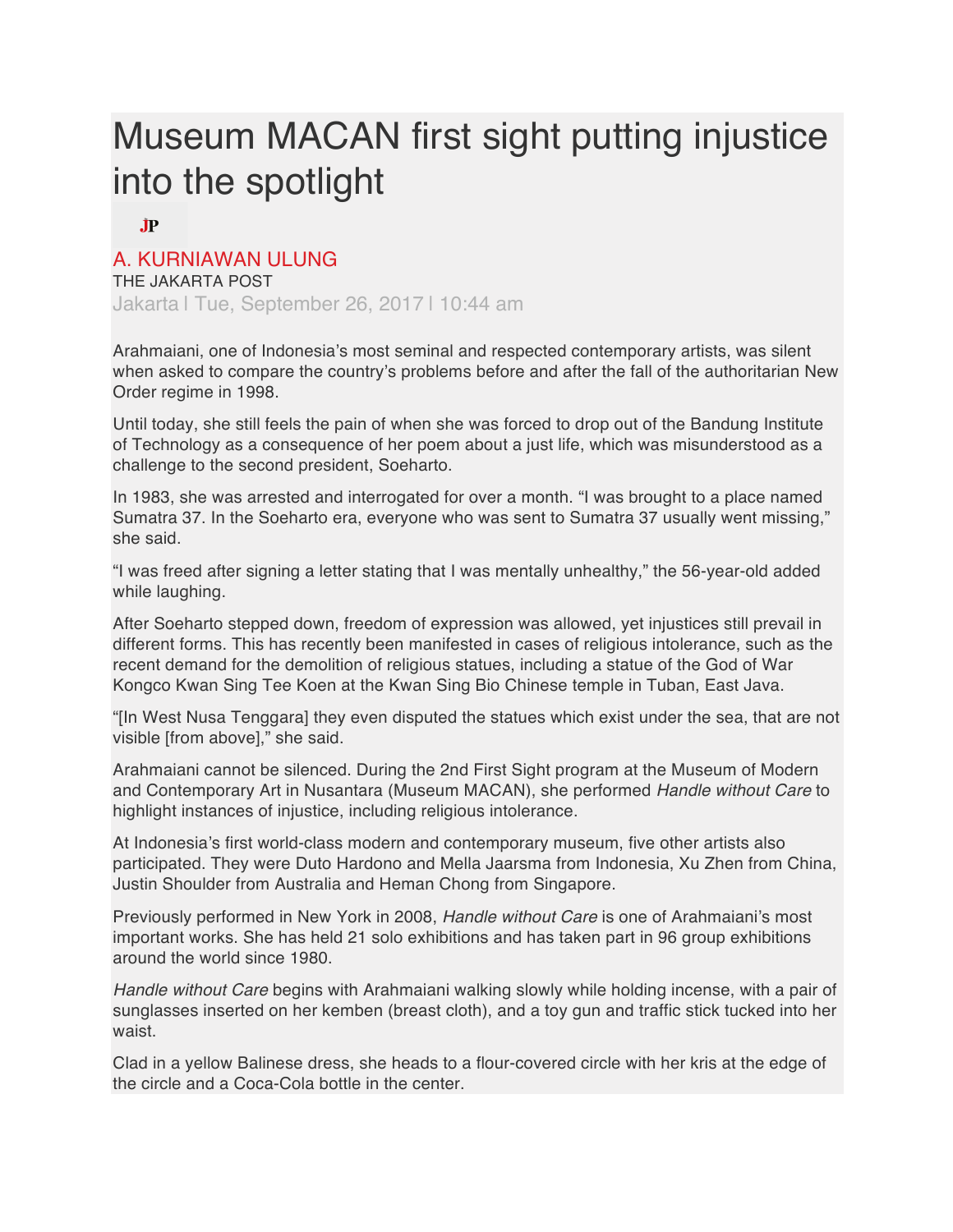After arriving, she walks around the circle many times while performing different actions, ranging from dancing, sowing flowers, swinging her kris, playing with her traffic stick to shooting the Coca-Cola bottle with her toy gun.

According to Arahmaiani, the Coca-Cola bottle is the symbol of capitalism, which she says is an unfair economic system that benefits rich people while destroying local culture and the environment. Meanwhile, the white flour, which is the ingredient of instant noodles, represents consumerism.

"Now, you can see that floods and landslides happen everywhere," she said.

She walks outside the circle to represent marginalized people, who she says are the victims of capitalism. She uses the toy gun to symbolize non-violent methods, in which to encourage people to stop committing violence with things that they disagree with in life.

Promoting peace is a long-lasting mission of Arahmaiani, who recently professed mixed feeling of anger and sadness after a man was burned to death by a mob after being accused of stealing three amplifiers from a mosque in Bekasi, West Java.

"Even if he was truly stealing, did he deserve to be burned? How much is those amplifiers," she asked, questioning the mob's conscience.

During her show, she alternately recites sacred utterance in Hinduism and Buddhism, Orthodox Christian prayers and Quranic verses in a bid to show the harmony of diverse religions and faiths in Indonesia.

Like Arahmaiani, Mella Jaarsma also spoke up regarding injustice through her performance, *Dogwalk*.

The Yogyakarta-based artist criticized injustices caused by power relations, which she observed existed not only among fellow human beings, but also among animals, and in the relations between humans and animals.

Wearing costumes made of cowhide, lambskin and goatskin, 12 people pretended to be cows, lambs and goats. They performed with red leashes that connected to one another.

"Those skins come from animals who were sacrificed during Idul Adha [Day of Sacrifice]," she said.

The lashes, she said, were the symbol of power used by humans to control one another or animals.

"This is about a human's perceptions of animals. [Due to those perceptions] there are animals that can be killed, animals that are considered sacred, and animals that can be protected, etc. It is always humans who makes the rules."

"Why do we love a certain animal, but hate another? This animal is holy, but another is not. Dogs, for example. That's hypocrisy," she added.

In his performance *Carrion: Episode 1*, Justin Shoulder played Carrion, an imaginary figure portraying his ancestral Filipino culture.

Made of handcrafted costumes and prostheses, Carrion has the ability to shapeshift into multiple forms and speak multiple languages